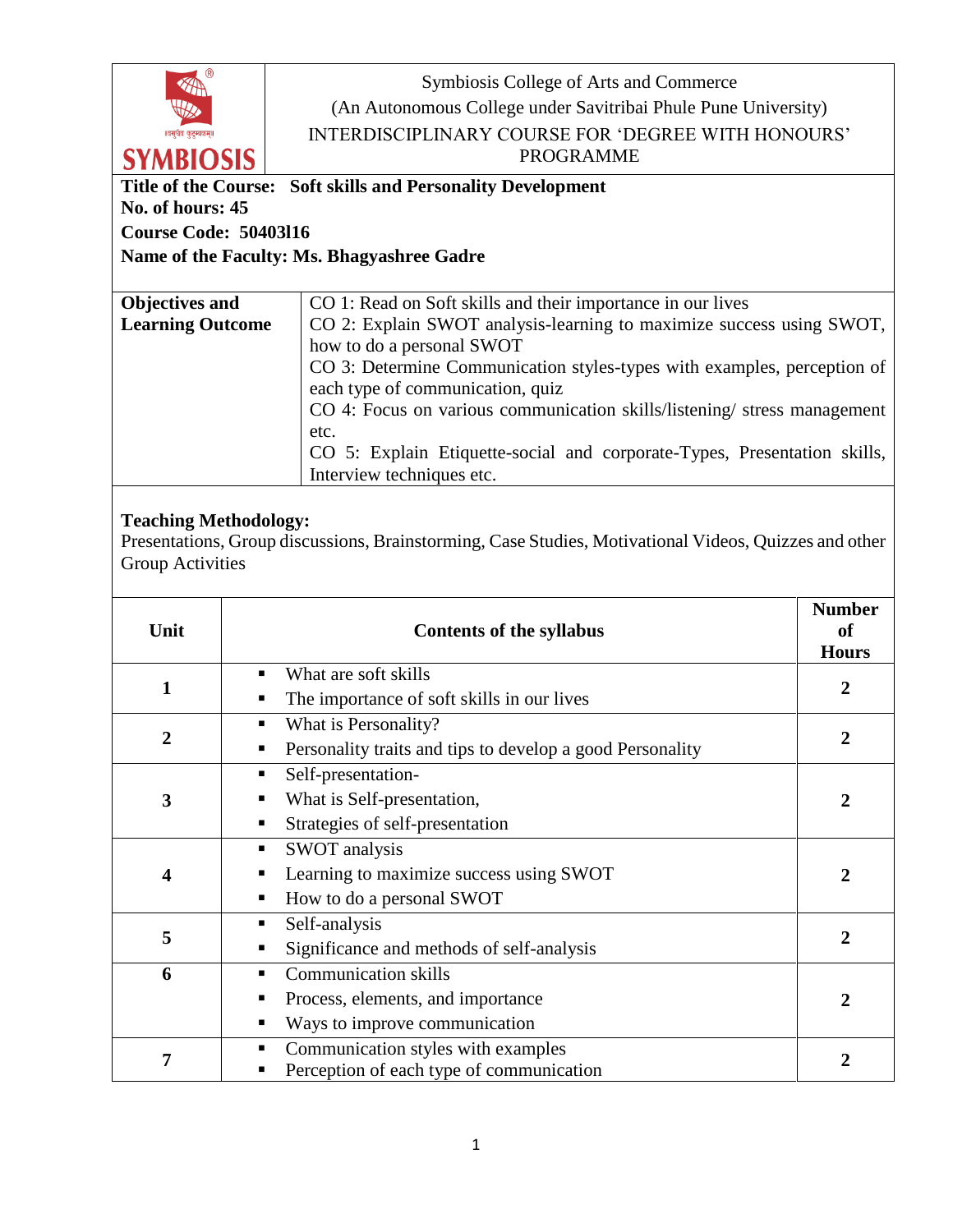|  | Assertiveness<br>• What is assertiveness<br>Importance in today's world |  |
|--|-------------------------------------------------------------------------|--|
|--|-------------------------------------------------------------------------|--|

| Tips to make effective and engaging presentations<br>п<br>Etiquette<br>п<br>Social and corporate-Types<br>٠<br>Importance and impact of business and social etiquette<br>٠<br>Interview techniques<br>$\blacksquare$<br>Mock Interviews-Dos and don'ts, FAQ's<br>٠<br>Tips on making a positive impression<br>п<br>Various activities with a practical approach based on everyday life<br>$\blacksquare$<br>situations | $\overline{2}$<br>$\overline{2}$<br>$\overline{7}$                              |
|------------------------------------------------------------------------------------------------------------------------------------------------------------------------------------------------------------------------------------------------------------------------------------------------------------------------------------------------------------------------------------------------------------------------|---------------------------------------------------------------------------------|
|                                                                                                                                                                                                                                                                                                                                                                                                                        |                                                                                 |
|                                                                                                                                                                                                                                                                                                                                                                                                                        |                                                                                 |
|                                                                                                                                                                                                                                                                                                                                                                                                                        |                                                                                 |
| ٠                                                                                                                                                                                                                                                                                                                                                                                                                      | $\overline{2}$                                                                  |
| ٠<br>Importance of group work<br>٠<br>Effective communication within a team<br>$\blacksquare$                                                                                                                                                                                                                                                                                                                          | $\overline{2}$                                                                  |
| Listening skills<br>п<br>Importance and types<br>٠<br>Ways to improve listening skills                                                                                                                                                                                                                                                                                                                                 | $\overline{2}$                                                                  |
| <b>Stress Management</b><br>$\blacksquare$<br>What is stress and it's causes<br>$\blacksquare$<br>Techniques of stress management<br>٠                                                                                                                                                                                                                                                                                 | $\overline{2}$                                                                  |
| Change management and change curve<br>Impact of change<br>٠<br>Learning to manage change in our lives<br>$\blacksquare$                                                                                                                                                                                                                                                                                                | $\overline{2}$                                                                  |
| п<br>Importance of Goal setting<br>п<br>Types of Goals,<br>Ways to achieve goals<br>٠                                                                                                                                                                                                                                                                                                                                  | $\overline{2}$                                                                  |
| Acing Time management<br>п<br>What is time management<br>п<br>Benefits of time management<br>٠<br>Strategies to improve time management<br>п                                                                                                                                                                                                                                                                           | $\overline{2}$                                                                  |
| Non-verbal communication and it's types<br>٠<br>Importance and role of nonverbal communication<br>Ways to improve our nonverbal communication                                                                                                                                                                                                                                                                          | $\overline{2}$                                                                  |
|                                                                                                                                                                                                                                                                                                                                                                                                                        | Goal setting<br>Team/group dynamics and group discussion<br>Presentation skills |

## **Suggested Reference Books**

- $\checkmark$  Soft skills & Life skills: The dynamics of success-Nishitesh and Dr. Bhaskara Reddy
- Soft Skills-Dr. Alex
- $\checkmark$  Managing Soft skills-K. R Lakshminarayan and T. Murugavel
- $\checkmark$  Soft skills and Professional Communication-Francis Peter S.J
- $\checkmark$  The Ace of Soft skills-Gopalswamy Ramesh and Mahadevan Ramesh
- $\checkmark$  Personality Development and Soft skills-Barun K. Mitra